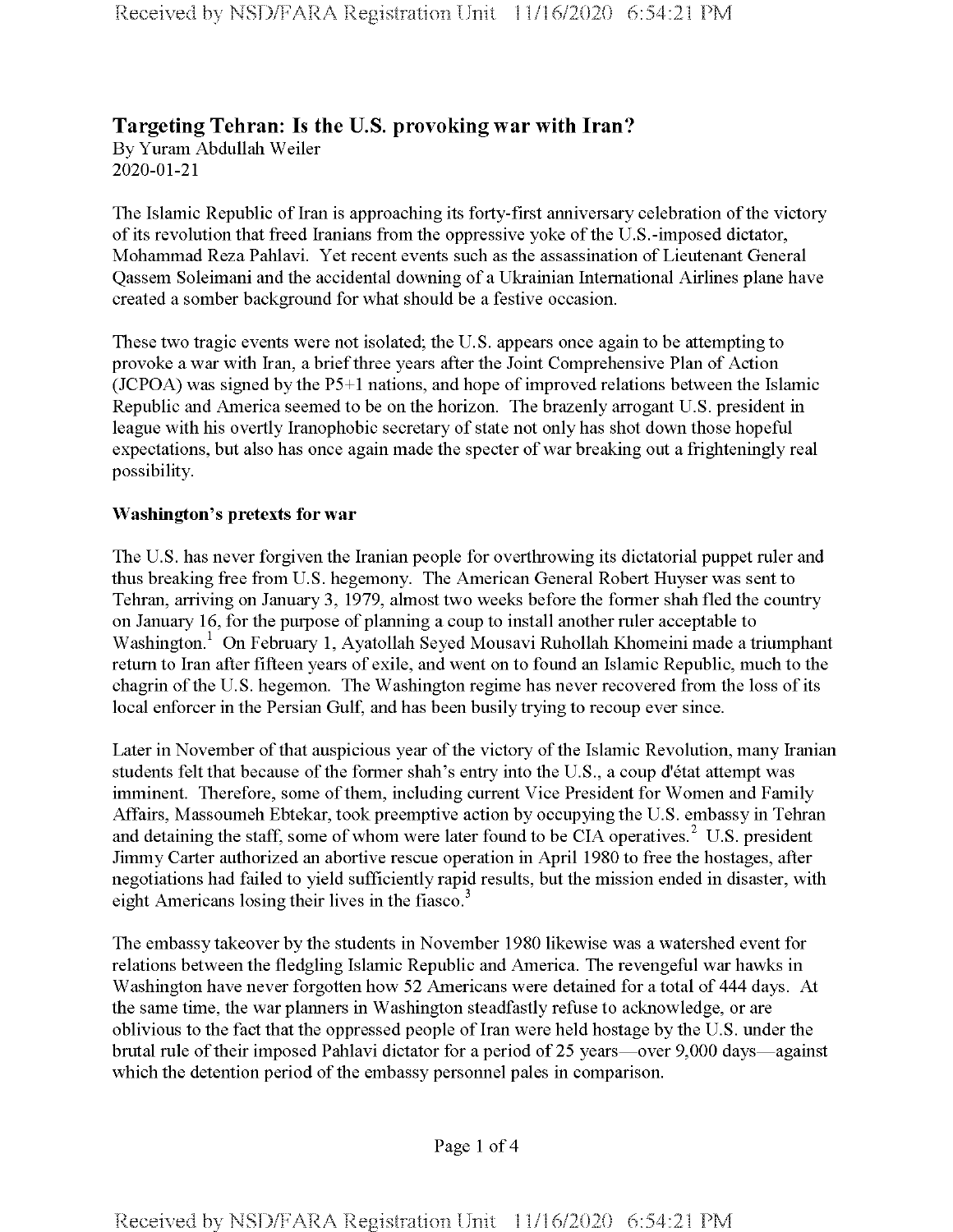## **Provoking conflict with Iran**

After failing to free the embassy hostages, Carter gave a green light to Iraqi dictator Saddam<sup>4</sup> to attack Iran on September 22, 1980 with 45,000 troops on four fronts simultaneously. After a bloody 8-year-long war, which Washington expected to topple the Islamic government in Tehran, Iran accepted a United Nations mandated cease fire, but not before over half a million Iranians had been martyred in defense of their country,<sup>5</sup> and the U.S. had brazenly downed Iran Air Flight 655 killing all 290 on board.<sup>6</sup>

Since the Trump regime came to power in 2017, it has unceasingly been attempting to drag the Islamic Republic into a war. No sooner than the current occupant ofthe Oval Office assumed his position that he had issued an executive order banning Iranians and citizens of six other Muslimmajority countries, namely Iraq, Libya, Somalia, Syrian, Sudan and Yemen, from entering the U.S., which has been followed by successive Islamophobic and xenophobic policies that have become characteristic of the Trump regime.<sup>7</sup>

With Mike Pompeo taking over the helm at the U.S. state department in April 2018, the "maximum pressure" campaign against Iran really ramped up. By May 2018, Pompeo had convinced Trump to withdraw the U.S. from the JCPOA. Iran was accused of mining the Straits of Hormuz and attacking tankers,<sup>8</sup> after which Trump threatened the Islamic Republic with a military strike in retaliation for shooting down one of the U.S. Navy's most advanced high-tech drones, which had violated Iranian airspace.<sup>9</sup> The U.S. president supposedly called off the threatened retaliatory attack at the last minute out of his concern for possible loss of life.

In July 2019, the unscrupulous regime in Washington offered a bribe to the captain of the Iranian oil tanker, Adrian Darya 1, in a bald-faced attempt to entice the ship's master, Captain Akhilesh Kumar, to move to a place where the U.S. could seize the vessel and its cargo of 2.1 million barrels of crude oil.<sup>10</sup> As an aside, for his incorruptible honesty and ethical behavior, Captain Kumar made Lloyd's list of the 100 most influential people in the shipping industry.<sup>11</sup>

Early Friday morning on January 3, 2020, the U.S. draft-dodger-in-chief ordered the ganglandstyle assassination of Lieutenant General Qassem Soleimani, along with Abu Mahdi al-Muhandis, both of whom were instrumental in the defeat of the ISIS terrorist group that had infested Syria and Iraq, and posed a threat to Iran and the rest ofwestern Asia. Martyr Soleimani was killed allegedly in retaliation for the death of an American contractor at an Iraqi base near Kirkuk.12

## **"We don't want war," or do they?**

With this exceptionally imprudent provocation, Trump not only unleased a massive backlash of anti-American anger throughout the Middle East, but also triggered a measured but highly effective retaliatory response by Iran, which launched a salvo of missiles at two bases in Iraq, after warning the U.S. in advance to minimize collateral damage. According to reports from an eyewitness at Ain al-Asad, the missile strike targeting the base was so accurate that some of the U.S. Blackhawk attack helicopters were literally cut in two inside their Quonset hut hangers. Yet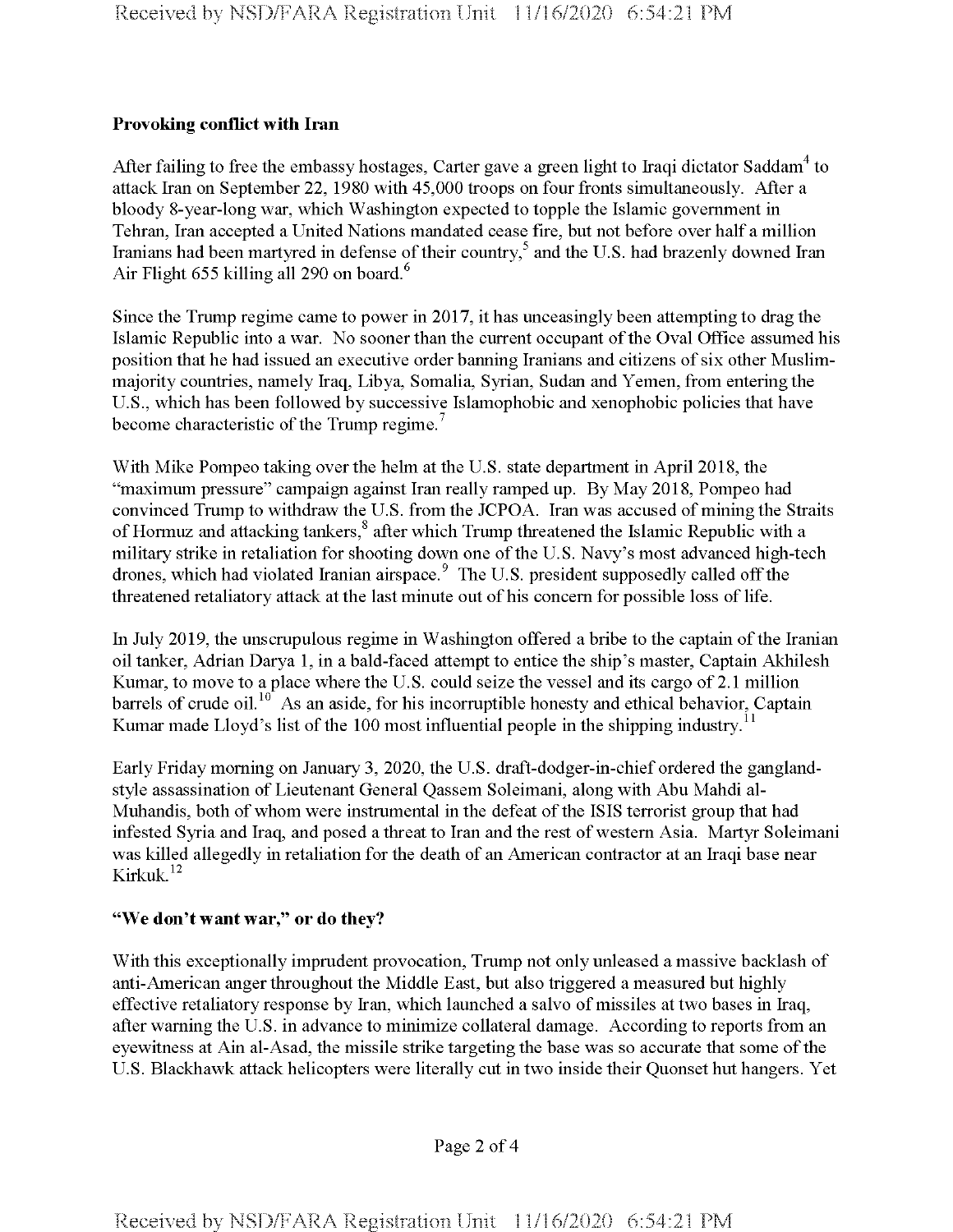both Trump and his chief hit man, Pompeo, incredulously insisted that their wanton act of U.S. state-sponsored terrorism was "to stop a war."<sup>13</sup>

The accidental and most regrettable downing of Ukrainian International Airlines Flight PS-752, may involve more than human error under incredibly tense conditions. With the plane's IFF transponder switched off, the Tor missile defense system, which had reverted to manual operation because of an unknown source jamming communications, would have automatically identified the plane as "hostile". The Iranian missile operator, unable to contact higher-ups for verification due to the disrupted communications and given the high level of alert, had little basis to question the hostile tag applied by Tor to the aircraft.

Given that the U.S. military has known capabilities to alter or mask IFF transponder signals, as does the Israeli entity, it is entirely possible that this tragedy, which led some demonstrators to blame the Iranian government, may have been deliberately caused by the U.S. in collusion with its Zionist ally in hopes of triggering their goal of regime change.<sup>14</sup> While no clear evidence of tampering with the transponder has surfaced as yet, it is known that the 737-800, whose registration or "tail number" was UR-PSR, was photographed at the Israeli entity's Ben Gurion Airport five times since March of 2017, the last time being on October 18, 2019 at approximately 2:40 in the afternoon.<sup>15</sup>

According to author and attorney Dan Kovalik, the U.S. and its Zionist ally have been preparing for a war with Iran for over 10 years now.<sup>16</sup> It is interesting to note that Saddam, before invading Iran in 1980 insisted that he did not want war,<sup>17</sup> just like Trump and Pompeo are now insisting that they do not want war. Perhaps dictators, dictator wannabes and their deputies are all alike, since clearly, this despicable duo desperately wants to provoke a war with Iran.

#### **Endnotes**

Page 3 of 4

<sup>1</sup> Amin Saikal, *Iran Rising: The Survival andFuture ofthe IslamicRepublic* (Princeton: Princeton University Press, 2019), 59-61.

<sup>2</sup> Eric Walberg, *Islamic Resistance to Imperialism* (Atlanta: Clarity Press, 2015), 62.

<sup>3</sup> James Buchanan, *Days ofGod: The Revolution in Iran andIts Consequences* (New York: Simon and Schuster, 2013), 272.

<sup>4</sup> Seyed Hossein Mousavian, *Iran and the United States* (New York: Bloomsbury, 2014), 84.

<sup>5</sup> Dan Kovalik, *The Plot to Attack Iran* (New York: Skyhorse Publishing, 2018), 128.

<sup>6</sup> Michael Axworthy, *Revolutionary Iran: A History ofthe Islamic Republic* (Oxford: Oxford University Press, 2013), 188, 276.

<sup>7</sup> "Understanding the Muslim Ban and How We'll Keep Fighting It," *National Immigration Law Center*, June 2019, accessed January 20, 2020, https://www.nilc.org/issues/immigration-enforcement/understanding-muslim-ban-oneyear-after-ruling/.

<sup>8</sup> Alex Lockie, "Iran may be playing on a key US weakness to flip the tanker mining crisis on its head and spike oil prices," *BusinessInsider,* June 14, 2019, accessed January 20, 2020, https://www.businessinsider.com/irans-minesplay-on-us-weakness-to-flip-the-tanker-crisis-spike-oil-2019-6.

<sup>9</sup> Paul McCleary, "US: Iran Shoots Down Global Hawk; Second Drone Down This Month," *Breaking Defense*, June 20, 2019, accessed January 20, 2020, https://breakingdefense.eom/2019/06/us-iran-shoots-down-global-hawksecond-drone-down-this-month/.

<sup>10</sup> "Iran tanker: US offers captain millions to hand over ship," *BBC*, September 5, 2019, accessed January 20, 2020, https://www.bbc.com/news/world-middle-east-49589075.

<sup>&</sup>lt;sup>11 a</sup>100 Captain Akhilesh Kumar, Grace 1," *Lloyd's List*, December 13, 2019, accessed January 20, 2020, https://lloydslist.maritimeintelligence.informa.com/LLl 130147/100-Captain-Akhilesh-Kumar-Grace-1.